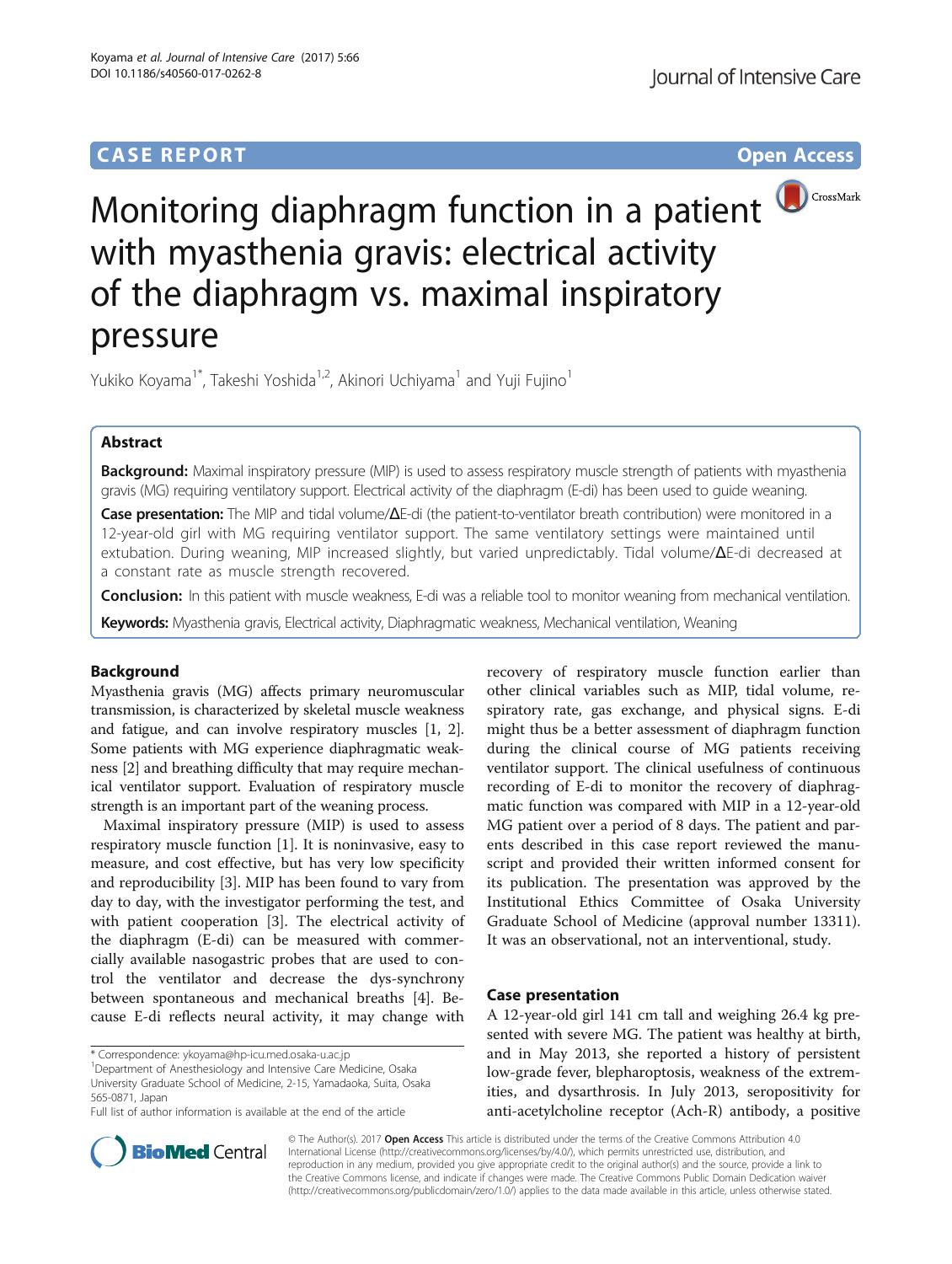Teng Shillong test, and surface electromyogram findings led to a diagnosis of whole-body MG. Despite the administration of immunoglobulin, difficulty in swallowing persisted and dyspnea progressed. At the end of July, she was intubated for mechanical ventilatory support and transferred to our institution. The initial ventilator settings were pressure-controlled, with a fractional inspired oxygen concentration of 0.35, respiratory rate of 10 breaths/ min, inspiratory pressure (above positive end-expiratory pressure) of 10 cmH<sub>2</sub>O adjusted not to exceed a tidal volume of 10 ml/kg, and a positive end-expiratory pressure (PEEP) of 5 cmH<sub>2</sub>O. The PaO<sub>2</sub>/FiO<sub>2</sub> ratio was > 300 mmHg, chest X-rays showed no abnormalities and signs of pneumonia. The patient was sedated with midazolam, fentanyl, and dexmedetomidine, but conscious and oriented (Richmond Agitation-Sedation Scale 0).

Respiratory muscle strength was evaluated every morning by MIP and diaphragm activity in relation to tidal volume ( $V_T/\Delta E$ -di). E-di was measured with a sizeappropriate multiple-array esophageal electrode (E-di catheter, 12 Fr, 125 cm) that was inserted using a method like that used to insert an ordinary nasogastric tube and positioned following the manufacturer's recommendations. ΔE-di was calculated as the maximum minus the minimum E-di during inspiration [\[5](#page-4-0)]. Sedative drugs were discontinued at least 30 min before measuring MIP and  $V_T/\Delta E$ -di, and the patient was fully conscious when the measurements were started. The measurements were stopped if at least one the following occurred. The blood oxygen saturation (SpO<sub>2</sub>) was < 90%, the respiratory rate was > 30/min, the systolic blood pressure was ≥ 180 mmHg, or cardiac arrhythmias developed. MIP was measured three times. The patient was encouraged to perform a maximal inspiratory effort with airway occlusion toward a closed circuit, and the largest test value was recorded.  $V_T/\Delta E$ -di was measured with the same respirator settings, i.e., pressure support ventilation (PSV) mode, PEEP of 5 cmH<sub>2</sub>O, and pressure support of 5 cmH<sub>2</sub>O.  $V_T/\Delta E$ -di was not obtained on day 6 for technical reasons. A few minutes after measuring MIP, the ventilator was set to PSV mode. After breathing was stabilized, airway pressure, flow, and E-di were recorded for 2 min. E-di measurements, acquired via the Servo-i ventilator, were transferred to a personal computer using Servo-i tracker software ® (Maquet, Critical Care AB, Sweden) for the entire duration of the study. Sedatives were restarted after completion of the measurements. On day 2 in the intensive care unit (ICU), the first of three large, consecutive daily doses of corticosteroid (methylprednisolone, 30 mg/ kg/day) was given, and pyridostigmine bromide (1.1 mg/ kg/day) was started on day 5. The patient's clinical course is summarized in Fig. [1](#page-2-0).

Figure [2](#page-2-0) shows the course of MIP. It increased slightly over time, but changed unpredictably day-by-day. MIP increased during high-dose corticosteroid therapy, but then suddenly decreased afterward.  $V_T/\Delta E$ -di was measured by the same method every day (Fig. [3](#page-3-0)). In contrast to the unpredictable time course of MIP,  $V_T/\Delta E$ -di decreased consistently after day 4, which was the last day of corticosteroid pulse therapy. On day 7, the patient passed a spontaneous breathing trial (SBT) with PSV, 5  $cmH<sub>2</sub>O$ PEEP and 5  $cmH<sub>2</sub>O$  pressure support for 30 min. Taking her clinical symptoms into account, her diaphragmatic strength appeared to have recovered sufficiently, and she was extubated on that day. Hemodynamic instability, signs of respiratory muscle fatigue, dyspnea, airway obstruction, or decrease in arterial oxygen saturation were not observed following extubation. The patient was discharged from the ICU on day 9.

### Discussion and conclusions

This case demonstrated that continuous recording of  $V_T$ / ΔE-di may potentially be a better, more reliable indicator of the recovery of diaphragmatic function in MG patients than MIP. Respiratory failure requiring mechanical ventilation is a severe complication of MG [[1](#page-3-0)] caused by respiratory muscle weakness. MIP, which is frequently used to assess the strength of respiratory muscles [[1\]](#page-3-0), relies on investigator interpretation and the patient's voluntary efforts. Consequently, MIP results are not always reproducible in mechanically ventilated patients [[3](#page-3-0)]. In this patient, continual recording of MIP failed to show the recovery of diaphragmatic function in the present case and was not useful for indicating when to extubate. Efficacy of Edi should be useful, especially in the management of uncooperative patients such as children.

Recent evidence indicates that E-di-derived indices may be helpful predictors of weaning outcome [[5](#page-4-0)–[7](#page-4-0)], especially with continuous monitoring, which can help to compensate for individual variability of E-di and helps to promptly detect pathophysiological changes. The findings in this patient are consistent with those of Wolf et al. [[5\]](#page-4-0), who also used  $V_T/\Delta E$ -di to assess extubation readiness in pediatric patients and observed a decreased  $V_T/\Delta E$ -di ratio in patients on PSV who passed a spontaneous breathing test. The finding that  $V_T/\Delta E$ -di decreased consistently as diaphragmatic function recovered after corticosteroid pulse therapy suggests that patients who can generate higher diaphragmatic activity relative to  $V<sub>T</sub>$  may have better preserved diaphragmatic function.  $V<sub>T</sub>/\Delta E$ -di may thus be useful in assessing diaphragmatic function during an SBT in settings other than the clinical course of neuromuscular disease. On the other hand, Barwing et al. [\[7](#page-4-0)] found an early reduction in the  $V_T/$ ΔE-di ratio in adult patients who failed an SBT proved difficult to wean. The  $V_T/\Delta E$ -di was reduced in patients who failed the SBT mainly because of a steep increase in E-di, which was explained by a strong effort to maintain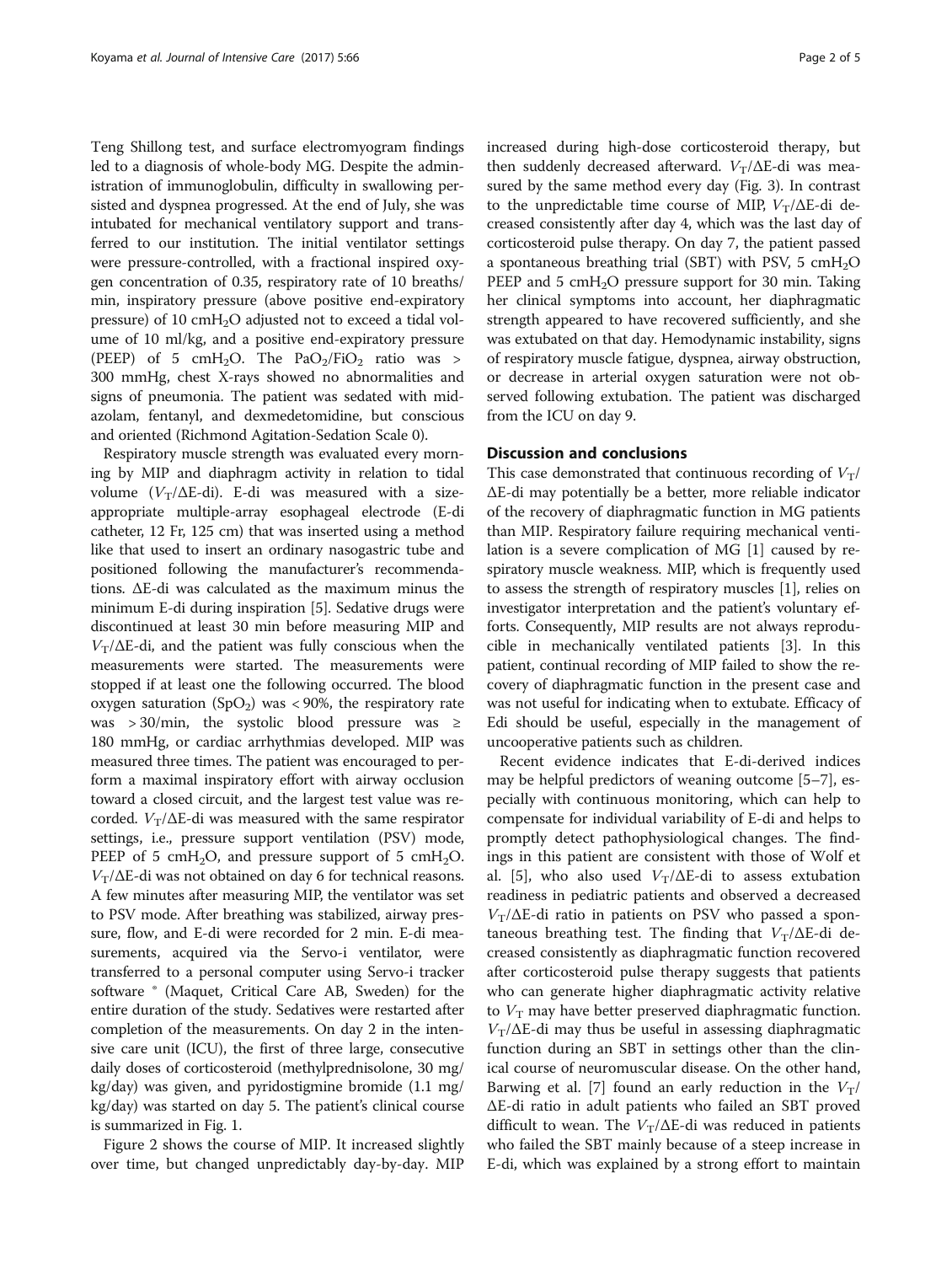<span id="page-2-0"></span>

sufficient tidal ventilation. The differences in the findings of these two studies might be explained by the duration of the SBT (30 min vs. 1 h) and the age difference of the study populations. Young children have a different respiratory pattern from adults because of less developed muscle strength.

The SBT procedure differs with ventilator settings such as PSV, continuous positive airway pressure (CPAP), and T-piece (T-tube). Ferguson et al. [\[8](#page-4-0)] and Nascimento et al. [[9\]](#page-4-0) reported that the SBT did not predict extubation failure in pediatric patients on PCV because high pressure support with small endotracheal tubes overestimated the readiness for extubation. The most common cause of extubation failure was inadequate gas exchange in the lower respiratory tract problem, which suggested that performing the SBT with pressure support caused respiratory insufficiency. Khemani et al. [\[10\]](#page-4-0) showed that the breathing effort of children with a CPAP of  $5 \text{ cm}H_2O$  was similar to the breathing effort after extubation and that pressure support during extubation readiness tests significantly underestimated postextubation breathing effort. Esteban and co-workers [\[11\]](#page-4-0) reported that the percentage of adult patients successfully extubated after SBT was higher with PSV than with T tubes. The percentages of patients

reintubated or successfully extubated after failing the SBT were not different. PSV was associated with higher SBT success rates, but not to higher risk for reintubation. Some patients ventilated with a T-tube system failed the SBT because of respiratory load, but were successfully extubated when the overload was eliminated by pressure support. Cabello et al. [[12](#page-4-0)] found that in a population of difficultto-wean patients, PSV plus PEEP significantly modified the breathing pattern, inspiratory muscle effort, and cardiovascular response compared with a T-piece system. As in other studies, it was possible that excessive support in PSV and the need for muscle strength in T-piece systems affected SBT performance. We thought that the differences about  $V_T/\Delta E$ -di ratio were influenced by the method of SBT.

Previous studies reported a correlation between the intensity of the diaphragmatic electromyogram and transdiaphragmatic pressure [\[13, 14\]](#page-4-0), which implies that the Edi can be useful to evaluate inspiratory effort during recovery from MG. The  $V_T/\Delta E$ -di ratio may be influenced by increased resistive load, decreased pulmonary or chest wall compliance, mechanical alterations of diaphragm function, and reduced neuromuscular coupling [\[15\]](#page-4-0). The  $V_T/\Delta E$ -di ratio is also influenced by age because of

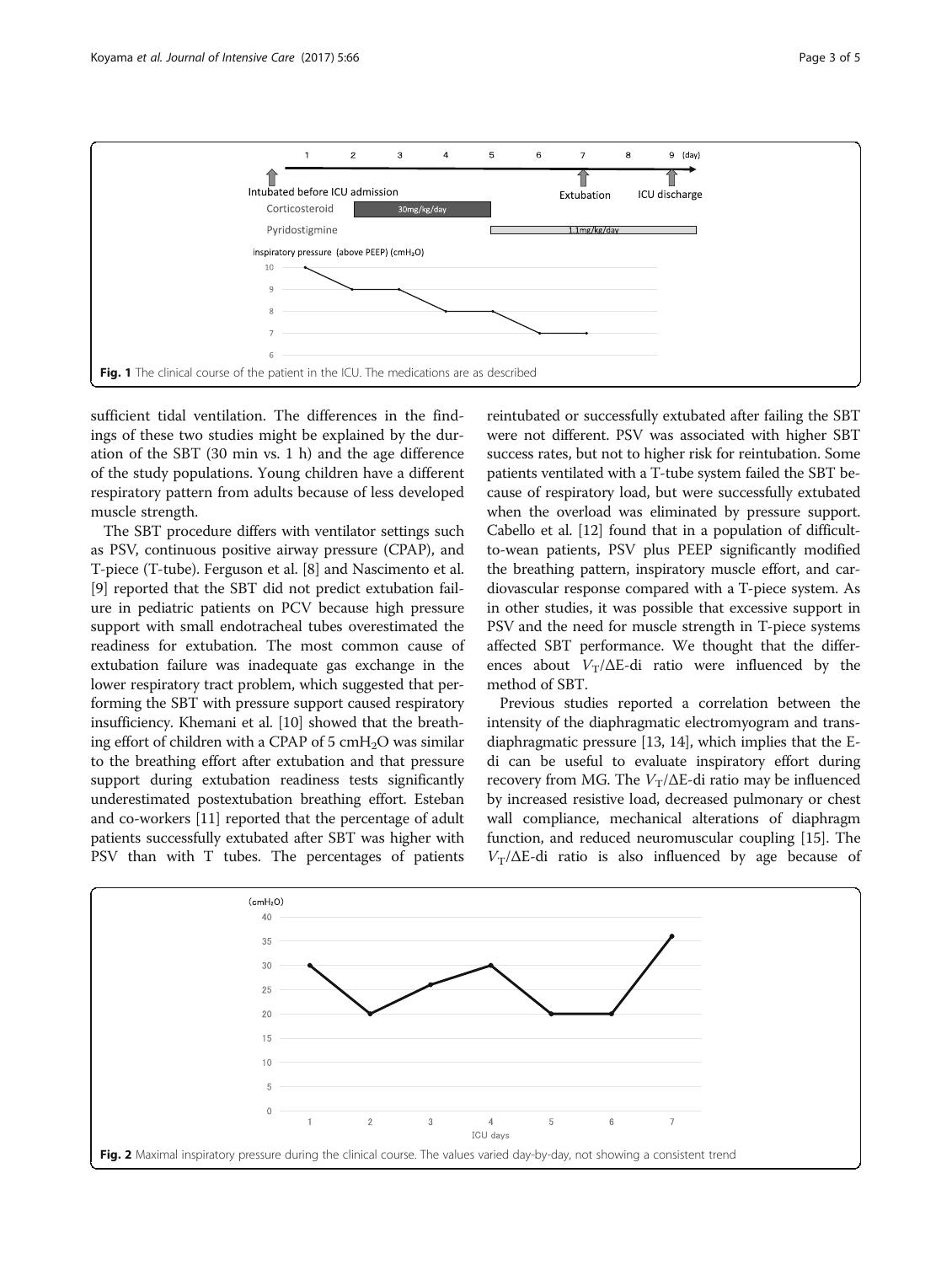

<span id="page-3-0"></span>

respiratory mechanics and lung and inspiratory muscle function [\[16\]](#page-4-0). Recent studies differ in patient population and study design, but agree that the  $V_T/\Delta E$ -di ratio may be useful in assessing diaphragm function [\[5](#page-4-0)–[7\]](#page-4-0). As the ratio can be obtained independent of investigator judgment ant patient cooperation, it would be especially helpful in the pediatric population. It is difficult to draw any general conclusions about the predictability of  $V_T/\Delta E$ -di for extubation based on the findings in this patient. The daily changes in MIP and  $V_T/\Delta E$ -di were measured in the absence of known absolute cutoff values.

The study limitations included not measuring neuromuscular drive, which was evaluated as the decrease in airway opening pressure at 0.1 s  $(P_{0,1})$  after the onset of an inspiratory effort against an occlusion. Neuromuscular effort was evaluated by the decrease in  $P_{0,1}$ . However, a significant correlation of  $\Delta E$ -di and P<sub>0.1</sub> has been shown in critically ill children [\[5\]](#page-4-0). A second limitation was the limited size of the catheters as four types of catheters were available for patients of adult to infant ages. This patient was young, and a catheter of appropriate size was available. If she had been much younger, an appropriately sized catheter would not have been available. Third, special equipment and catheters are needed to measure E-di, which adds to the cost of care. We conclude that E-di monitoring was a benefit in this patient with MG, effectively evaluating respiratory muscle strength. This method warrants further comparison to MIP for management of ventilator weaning.

#### Abbreviations

E-di: Electrical activity of the diaphragm; MG: Myasthenia gravis; MIP: Maximal inspiratory pressure;  $V_T$ : Tidal volume

#### Acknowledgments

Not applicable.

#### Funding

None.

#### Availability of data and materials

Relevant data and supporting material are available from the corresponding author on reasonable request.

#### Authors' contributions

YK wrote the article. The final version was reviewed and approved by all authors. All authors participated in patient care.

#### Ethics approval and consent to participate

The case presentation was approved by the Institutional Ethics Committee of Osaka University Graduate School of Medicine (approval number 13311).

#### Consent for publication

Written, informed consent was obtained from the patient and her parents for publication of this case report. A copy of the written consent is available for review by the Editor-in-Chief of this journal.

#### Competing interests

The authors declare that they have no competing interests.

#### Publisher's Note

Springer Nature remains neutral with regard to jurisdictional claims in published maps and institutional affiliations.

#### Author details

<sup>1</sup>Department of Anesthesiology and Intensive Care Medicine, Osaka University Graduate School of Medicine, 2-15, Yamadaoka, Suita, Osaka 565-0871, Japan. <sup>2</sup>Physiology and Experimental Medicine, Departments of Critical Care Medicine and Anesthesia, Hospital for Sick Children, University of Toronto, 686 Bay Street, Toronto, ON M5G 0A4, Canada.

#### Received: 30 March 2017 Accepted: 14 November 2017 Published online: 28 November 2017

#### References

- 1. Munoz-Fdez C, Diez-Tejedor E, Frank A, Pino JM, Perez C, Barreiro P. Maximal respiratory pressures in myasthenia gravis—relation to single fiber electromyography. Acta Neurol Scand. 2001;103(6):392–5.
- 2. Borel CO, Tilford C, Nichols DG, Hanley DF, Traystman RJ. Diaphragmatic performance during recovery from acute ventilatory failure in Guillain-Barresyndrome and myasthenia-gravis. Chest. 1991;99(2):444–51.
- 3. Multz AS, Aldrich TK, Prezant DJ, Karpel JP, Hendler JM. Maximal inspiratory pressure is not a reliable test of inspiratory muscle strength in mechanically ventilated patients. Am Rev Respir Dis. 1990;142(3):529–32.